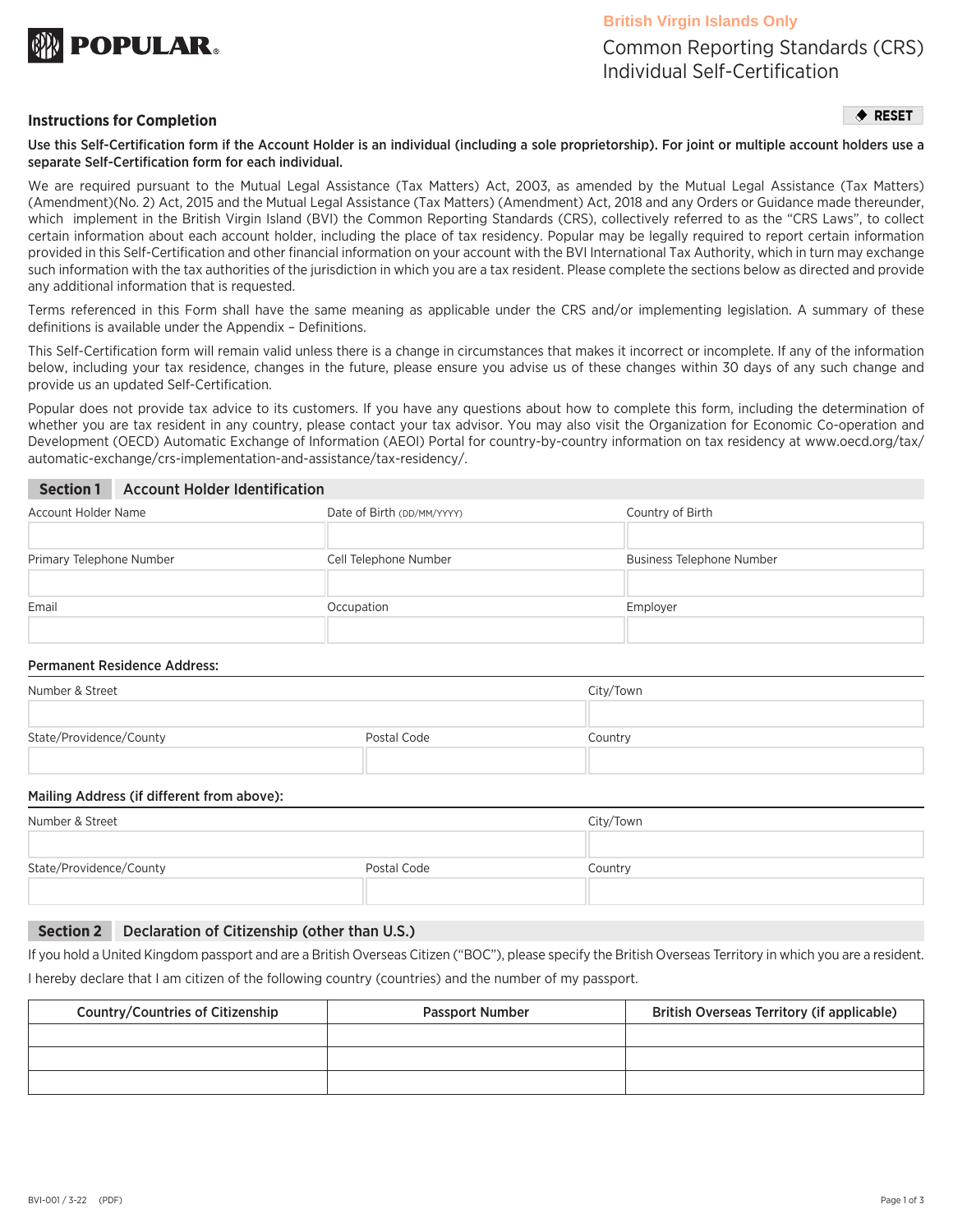## Complete section 3 if you have non-U.S. tax residencies.

# **Section 3** Declaration of Tax Residency (other than U.S.)

I hereby confirm that I am, for the purposes of that country's tax system, resident in the following countries and the respective TIN (Tax Identification Number) or its functional equivalency (indicate the type of TIN or functional equivalency applicable in each country).

| <b>Country/Countries of Tax Residency</b> | TIN Type | <b>TIN</b> |
|-------------------------------------------|----------|------------|
|                                           |          |            |
|                                           |          |            |
|                                           |          |            |

Please indicate not applicable if the jurisdiction does not issue or you are unable to procure a tax reference number or functional equivalent. If applicable, please specify the reason/s for non-availability of the tax reference number:

#### **Section 4** Declaration and Undertakings

I declare that the information provided in this form is, to the best of my knowledge and belief, accurate and complete. I undertake to advise the recipient promptly and provide an updated Self-Certification form within 30 days where any change in circumstances occurs which causes any of the information contained in this form to be inaccurate or incomplete. Where legally obliged to do so, I hereby consent to the recipient sharing this information with the relevant tax information authorities.

\_\_\_\_\_\_\_\_\_\_\_\_\_\_\_\_\_\_\_\_\_\_\_\_\_\_\_\_\_\_\_\_\_\_\_\_\_\_\_\_\_\_\_\_\_\_\_\_\_\_\_\_\_\_\_\_ \_\_\_\_\_\_\_\_\_\_\_\_\_\_\_\_\_\_\_\_

Signature Date (DD/MM/YYYY)

출 PRINT